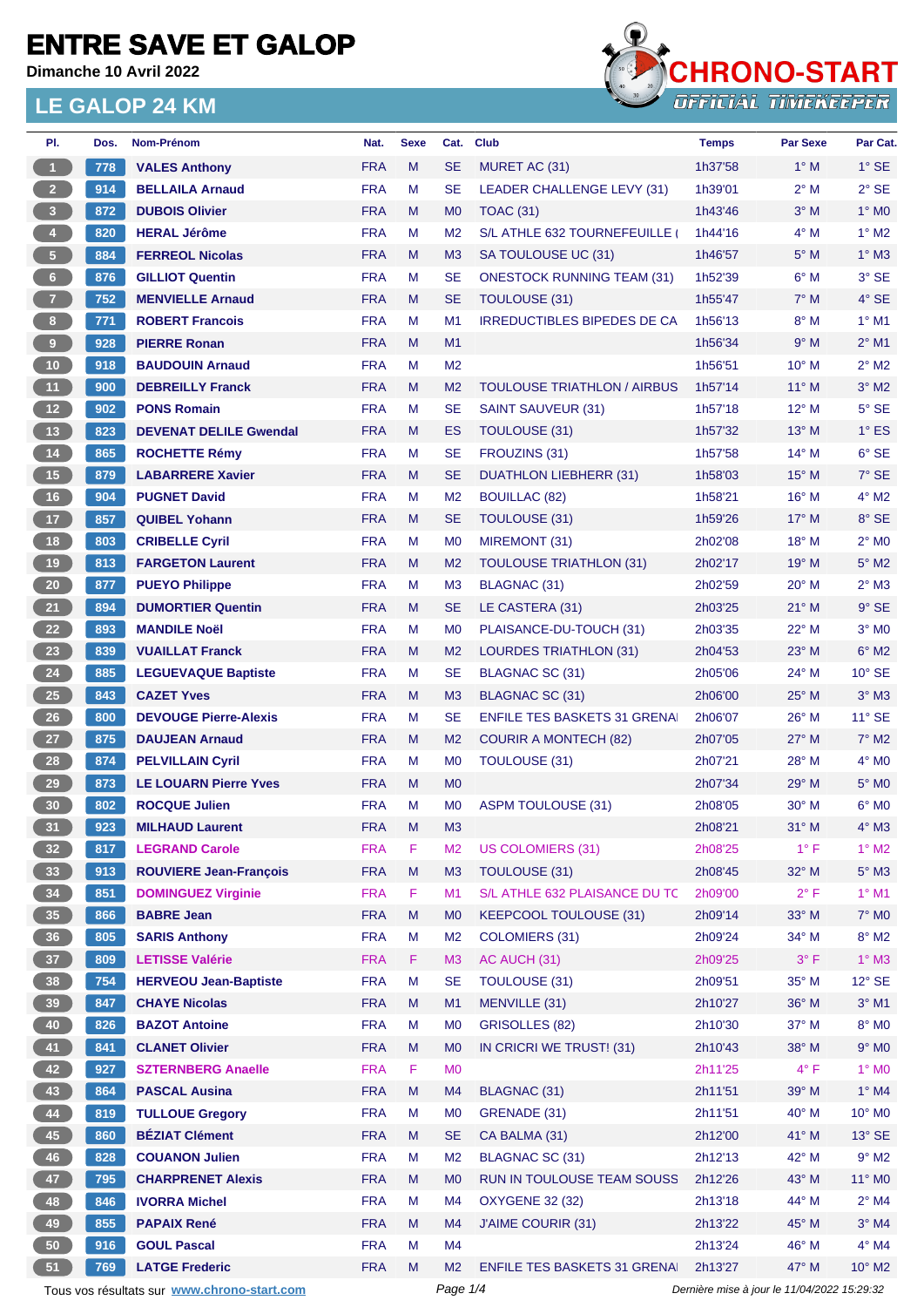**Dimanche 10 Avril 2022**



| PI.              | Dos. | Nom-Prénom                                  | Nat.                     | <b>Sexe</b>                                 | Cat.                        | <b>Club</b>                        | <b>Temps</b>       | <b>Par Sexe</b> | Par Cat.           |
|------------------|------|---------------------------------------------|--------------------------|---------------------------------------------|-----------------------------|------------------------------------|--------------------|-----------------|--------------------|
| 52               | 789  | <b>BOGAERS Elek</b>                         | <b>FRA</b>               | M                                           | <b>ES</b>                   | <b>INSA (31)</b>                   | 2h13'47            | 48° M           | $2^{\circ}$ ES     |
| 53               | 793  | <b>ALBERT Mathieu</b>                       | <b>FRA</b>               | M                                           | M <sub>1</sub>              | <b>DUATHLON LIEHBERR (31)</b>      | 2h14'13            | 49° M           | $4^\circ$ M1       |
| 54               | 854  | <b>COSMA Daniel</b>                         | <b>FRA</b>               | M                                           | M <sub>4</sub>              | <b>LES COLUMERUNS (31)</b>         | 2h14'41            | $50^\circ$ M    | $5^\circ$ M4       |
| 55               | 922  | <b>DE GRACIA Nadege</b>                     | <b>FRA</b>               | F                                           | M1                          | <b>LES FORT'ICHES DU LAURAGAIS</b> | 2h14'45            | $5^{\circ}$ F   | $2^{\circ}$ M1     |
| 56               | 906  | <b>BEAUDA Jérôme</b>                        | <b>FRA</b>               | M                                           | M <sub>2</sub>              | CASTELNAU D'ESTRETEFONDS (         | 2h14'45            | 51° M           | 11° M2             |
| 57               | 790  | <b>GAUDIN Raphaël</b>                       | <b>FRA</b>               | м                                           | <b>SE</b>                   | <b>TOULOUSE (31)</b>               | 2h15'04            | 52° M           | $14^{\circ}$ SE    |
| 58               | 844  | <b>ETCHECOPAR Bertrand</b>                  | <b>FRA</b>               | M                                           | M4                          | <b>TOULOUSE (31)</b>               | 2h15'33            | 53° M           | $6°$ M4            |
| 59               | 911  | <b>GATEAU Guillaume</b>                     | <b>FRA</b>               | м                                           | M <sub>4</sub>              | <b>TOULOUSE TRAIL (31)</b>         | 2h15'48            | 54° M           | $7^\circ$ M4       |
| 60               | 755  | <b>VINCHES Frederic</b>                     | <b>FRA</b>               | M                                           | M <sub>4</sub>              | <b>LARRA (31)</b>                  | 2h16'01            | $55^{\circ}$ M  | 8° M4              |
| 61               | 772  | <b>RIVET Alice</b>                          | <b>FRA</b>               | F                                           | <b>SE</b>                   | <b>AUSSONNE (31)</b>               | 2h16'28            | $6^{\circ}$ F   | $1°$ SE            |
| 62               | 777  | <b>CADIOU Hugo</b>                          | <b>FRA</b>               | M                                           | M <sub>0</sub>              | TOULOUSE (31)                      | 2h17'12            | 56° M           | 12° M <sub>0</sub> |
| 63               | 776  | <b>LAVIELLE Jean-Baptiste</b>               | <b>FRA</b>               | М                                           | M <sub>0</sub>              | SAINT-LYS (31)                     | 2h17'14            | 57° M           | 13° MO             |
| 64               | 845  | <b>VANNUTELLI Kevin</b>                     | <b>FRA</b>               | M                                           | <b>SE</b>                   | <b>TOULOUSE (31)</b>               | 2h17'26            | 58° M           | $15^\circ$ SE      |
| 65               | 806  | <b>DAUGE Stéphane</b>                       | <b>FRA</b>               | M                                           | M <sub>3</sub>              | <b>COLOMIERS (31)</b>              | 2h18'32            | 59° M           | $6^\circ$ M3       |
| 66               | 825  | <b>MILHAS Alice</b>                         | <b>FRA</b>               | F                                           | <b>SE</b>                   | AC AUCH (32)                       | 2h18'49            | $7^\circ$ F     | $2°$ SE            |
| 67               | 792  | <b>CALMETTES Pierre</b>                     | <b>FRA</b>               | M                                           | <b>SE</b>                   | <b>TOULOUSE (31)</b>               | 2h18'55            | 60° M           | $16°$ SE           |
| 68               | 801  | <b>ALMEIDA Agnès</b>                        | <b>FRA</b>               | F.                                          | M <sub>3</sub>              | <b>MACADAM COLOMIERS (32)</b>      | 2h19'07            | $8^{\circ}$ F   | $2^{\circ}$ M3     |
| 69               | 797  | <b>MALHERBE Benoit</b>                      | <b>FRA</b>               | M                                           | M4                          | S/L ATHLE 632 TOURNEFEUILLE (      | 2h19'12            | 61° M           | $9°$ M4            |
| 70               | 762  | <b>ROQUES Sylvain</b>                       | <b>FRA</b>               | M                                           | <b>SE</b>                   | TOULOUSE (31)                      | 2h19'34            | 62° M           | $17^\circ$ SE      |
| 71               | 926  | <b>LEVY Damien</b>                          | <b>FRA</b>               | M                                           | M <sub>1</sub>              |                                    | 2h19'38            | 63° M           | $5^{\circ}$ M1     |
| 72               | 822  | <b>DELAGNES Didier</b>                      | <b>FRA</b>               | M                                           | M <sub>3</sub>              | <b>TRACKS ATHLE LISLE JOURDAIN</b> | 2h19'44            | $64^{\circ}$ M  | $7^\circ$ M3       |
| 73               | 859  | <b>MASSON Yannick</b>                       | <b>FRA</b>               | M                                           | M <sub>1</sub>              | SIDE BY SIDE LA SALVETAT (31)      | 2h20'02            | 65° M           | $6^{\circ}$ M1     |
| 74               | 835  | <b>MAITRE Sabrina</b>                       | <b>FRA</b>               | F                                           | M1                          | US COLOMIERS (31)                  | 2h20'09            | 9° F            | $3°$ M1            |
| 75               | 925  | <b>REVEYRAND Damien</b>                     | <b>FRA</b>               | M                                           | M <sub>1</sub>              |                                    | 2h20'11            | 66° M           | 7° M1              |
| 76               | 868  | <b>PEREZ Fabienne</b>                       | <b>FRA</b>               | F                                           | M <sub>3</sub>              | PLAISANCE-DU-TOUCH (31)            | 2h20'41            | $10^{\circ}$ F  | $3°$ M $3$         |
| 77               | 830  | <b>MARTIN Agathe</b>                        | <b>FRA</b>               | F                                           | <b>SE</b>                   | SA TOULOUSE UC (31)                | 2h21'02            | $11^{\circ}$ F  | 3° SE              |
| 78               | 905  | <b>MARTIN Philippe</b>                      | <b>FRA</b>               | M                                           | M <sub>2</sub>              | TEAM ST ELIX LOCATION (31)         | 2h21'36            | 67° M           | 12° M2             |
| 79               | 812  | <b>THERON Caroline</b>                      | <b>FRA</b>               | F                                           | M <sub>2</sub>              | <b>MAC'ADAM COLOMIERS (31)</b>     | 2h21'55            | $12^{\circ}$ F  | $2^{\circ}$ M2     |
| 80               | 833  | <b>PETER Cedric</b>                         | <b>FRA</b>               | M                                           | M1                          | TOULOUSE (31)                      | 2h21'55            | 68° M           | $8^\circ$ M1       |
| 81               | 829  | <b>SOREZ Antoine</b>                        | <b>FRA</b>               | M                                           | M <sub>0</sub>              | <b>LIEBHERR DUATHLON (31)</b>      | 2h22'02            | $69^\circ$ M    | $14^{\circ}$ MO    |
| 82               | 804  | <b>LECORNET Jean Yves</b>                   | <b>FRA</b>               | M                                           | M4                          | <b>TOULOUSE TRIATHLON (31)</b>     | 2h22'16            | 70° M           | $10^{\circ}$ M4    |
| 83               | 815  | <b>ESCAICH Claude</b>                       | <b>FRA</b>               | M                                           | M4                          | S/L ATHLE 632 TOURNEFEUILLE (      | 2h22'41            | 71° M           | 11° M4             |
| 84               | 798  | <b>FRANK Jonathan</b>                       | <b>FRA</b>               | M                                           | M1                          | VILLENEUVE-LES-BOULOC (31)         | 2h23'19            | 72° M           | $9°$ M1            |
| 85               | 821  | <b>CLAVEL Thierry</b>                       | <b>FRA</b>               | M                                           | M4                          | S/L ATHLE 632 TOURNEFEUILLE (      | 2h23'27            | 73° M           | 12° M4             |
| 86               | 930  | <b>DOMENECH Luc</b>                         | <b>FRA</b>               | M                                           | M4                          | 1349539                            | 2h23'37            | 74° M           | 13° M4             |
| 87               | 780  | <b>CHIRAT Sylvain</b>                       | <b>FRA</b>               | М                                           | M1                          | <b>MENVILLE (31)</b>               | 2h24'18            | 75° M           | 10° M1             |
| 88               | 880  | <b>BROYER Philippe</b>                      | <b>FRA</b>               | M                                           | M <sub>3</sub>              | FOULEES32/AVA/LAS GROULOS I        | 2h24'25            | 76° M           | $8^\circ$ M3       |
| 89               | 897  | <b>SOLIS Thomas</b>                         | <b>FRA</b>               | M                                           |                             | VT(31)                             |                    | 77° M           | 15° MO             |
| 90               |      | <b>BEYT Quentin</b>                         | <b>FRA</b>               | M                                           | M <sub>0</sub><br><b>SE</b> | <b>BLAGNAC (31)</b>                | 2h24'37<br>2h24'39 | 78° M           | $18^\circ$ SE      |
|                  | 779  |                                             |                          | M                                           |                             |                                    |                    | 79° M           |                    |
| 91               | 783  | <b>BEUZEBOC Yann</b>                        | <b>FRA</b><br><b>FRA</b> | M                                           | M <sub>0</sub><br><b>SE</b> | <b>LARRA (31)</b>                  | 2h25'05            | 80° M           | 16° MO             |
| 92               | 788  | <b>KHAYAT Brian</b>                         |                          |                                             |                             | AUSSONNE (31)                      | 2h26'23            |                 | $19^\circ$ SE      |
| 93               | 888  | <b>GODET Sylvain</b>                        | <b>FRA</b>               | М                                           | M1                          | <b>MONTBARTIER (82)</b>            | 2h26'35            | 81° M           | $11^{\circ}$ M1    |
| 94               | 895  | <b>FORGUES Christophe</b>                   | <b>FRA</b>               | M                                           | M <sub>0</sub>              | <b>MONTAIGUT SUR SAVE (31)</b>     | 2h26'42            | 82° M           | 17° M0             |
| 95               | 912  | <b>TILATTI Karine</b>                       | <b>FRA</b>               | F                                           | M <sub>2</sub>              | <b>TOULOUSE TRAIL (31)</b>         | 2h27'09            | $13^{\circ}$ F  | $3^\circ$ M2       |
| 96               | 919  | <b>CANDAU Pierre</b>                        | <b>FRA</b>               | M                                           | M1                          |                                    | 2h27'10            | 83° M           | 12° M1             |
| 97               | 886  | <b>HUNT Gareth</b>                          | <b>GBR</b>               | M                                           | M <sub>2</sub>              | <b>MONTAIGUT SUR SAVE (31)</b>     | 2h27'53            | 84° M           | $13^{\circ}$ M2    |
| 98               | 915  | <b>GERMAIN Guillaume</b>                    | <b>FRA</b>               | M                                           | M <sub>0</sub>              | BOULOC (31)                        | 2h28'07            | 85° M           | 18° MO             |
| 99               | 753  | <b>PIGNOL Olivier</b>                       | <b>FRA</b>               | M                                           | M <sub>1</sub>              | GRENADE (31)                       | 2h28'18            | 86° M           | 13° M1             |
| (100)            | 782  | <b>BASSI Jean Marc</b>                      | <b>FRA</b>               | M                                           | M <sub>3</sub>              | <b>AUCAMVILLE (31)</b>             | 2h28'30            | 87° M           | $9°$ M3            |
| $\overline{101}$ | 791  | <b>GALLOO Augustin</b>                      | <b>FRA</b>               | М                                           | <b>SE</b>                   | <b>TOULOUSE (31)</b>               | 2h29'01            | 88° M           | $20^\circ$ SE      |
| (102)            | 887  | <b>DAMOUR Sebastien</b>                     | <b>FRA</b>               | M                                           | M <sub>2</sub>              | <b>CRBP (31)</b>                   | 2h29'11            | 89° M           | 14° M2             |
|                  |      | Tous vos résultats sur www.chrono-start.com | Page 2/4                 | Dernière mise à jour le 11/04/2022 15:29:32 |                             |                                    |                    |                 |                    |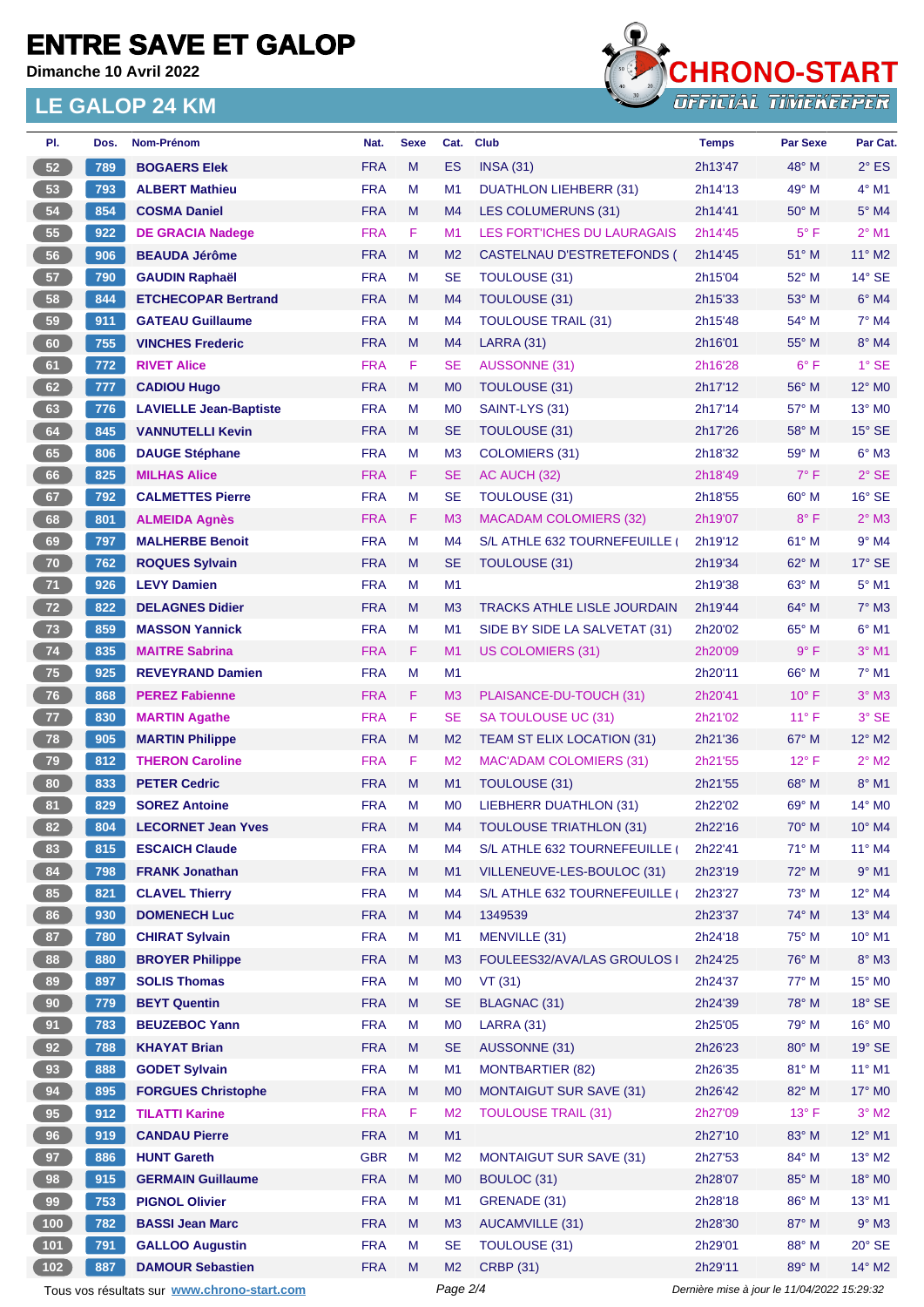**Dimanche 10 Avril 2022**



| PI.                                               | Dos. | Nom-Prénom                                  | Nat.       | <b>Sexe</b> | Cat.           | <b>Club</b>                         | <b>Temps</b> | <b>Par Sexe</b>                             | Par Cat.                 |
|---------------------------------------------------|------|---------------------------------------------|------------|-------------|----------------|-------------------------------------|--------------|---------------------------------------------|--------------------------|
| (103)                                             | 827  | <b>MOREAU Elsa</b>                          | <b>FRA</b> | F           | <b>SE</b>      | <b>RUN IN TOULOUSE (31)</b>         | 2h29'24      | $14^{\circ}$ F                              | $4°$ SE                  |
| $104$                                             | 861  | <b>BATTOUE Marc</b>                         | <b>FRA</b> | M           | M <sub>0</sub> | SAINT LOUP CAM'S (31)               | 2h30'17      | 90° M                                       | 19° M <sub>0</sub>       |
| (105)                                             | 881  | <b>PELLABEUF Marie</b>                      | <b>FRA</b> | F           | <b>SE</b>      | CA BALMA (31)                       | 2h30'19      | $15^{\circ}$ F                              | $5^\circ$ SE             |
| $106$                                             | 816  | <b>BLONDÉ Stéphane</b>                      | <b>FRA</b> | M           | M <sub>2</sub> | <b>TRACKS ATHLE LISLE JOURDAIN</b>  | 2h30'21      | 91° M                                       | $15^\circ$ M2            |
| (107)                                             | 910  | <b>GOMARD-DUBALLET Simon</b>                | <b>FRA</b> | M           | M <sub>0</sub> | MONDONVILLE RUNNING CLUB (          | 2h30'43      | $92^\circ$ M                                | 20° M <sub>0</sub>       |
| 108                                               | 889  | <b>LEJON Thierry</b>                        | <b>FRA</b> | M           | M <sub>5</sub> | S/L ATHLE 632 PLAISANCE DU TC       | 2h30'46      | 93° M                                       | $1^\circ$ M <sub>5</sub> |
| (109)                                             | 842  | <b>ANTONY Guillaume</b>                     | <b>FRA</b> | M           | <b>SE</b>      | <b>TOULOUSE (31)</b>                | 2h30'46      | $94^\circ$ M                                | $21^\circ$ SE            |
| (110)                                             | 770  | <b>SOTTERO Guillaume</b>                    | <b>FRA</b> | М           | <b>SE</b>      | <b>GRATENTOUR (31)</b>              | 2h31'02      | $95^\circ$ M                                | 22° SE                   |
| (111)                                             | 907  | <b>BELLET-DELILE Christophe</b>             | <b>FRA</b> | M           | M <sub>1</sub> | <b>FONTENILLES (31)</b>             | 2h31'15      | 96° M                                       | $14^{\circ}$ M1          |
| (112)                                             | 766  | <b>BRAULT Benoit</b>                        | <b>FRA</b> | M           | M <sub>2</sub> | <b>MERVILLE TRAIL 31 (31)</b>       | 2h31'55      | 97° M                                       | $16^\circ$ M2            |
| (113)                                             | 757  | <b>POUZAC Patrick</b>                       | <b>FRA</b> | M           | M <sub>3</sub> | <b>MONTGAILLARD LAURAGAIS (31)</b>  | 2h32'54      | $98^\circ$ M                                | 10° M3                   |
| (114)                                             | 832  | <b>SERVENTON Guillaume</b>                  | <b>FRA</b> | М           | <b>SE</b>      | <b>TOULOUSE (31)</b>                | 2h33'32      | 99° M                                       | 23° SE                   |
| (115)                                             | 759  | <b>CLARAZ Sylvain</b>                       | <b>FRA</b> | M           | <b>SE</b>      | <b>DAUX (31)</b>                    | 2h33'33      | $100^\circ$ M                               | $24^{\circ}$ SE          |
| $116$                                             | 838  | <b>FLORES Sebastien</b>                     | <b>FRA</b> | М           | M <sub>2</sub> | <b>FONTENILLES (31)</b>             | 2h33'43      | 101° M                                      | $17^{\circ}$ M2          |
| $\boxed{117}$                                     | 796  | <b>CHIARBONELLO Philippe</b>                | <b>FRA</b> | M           | M <sub>2</sub> | <b>CRBP (31)</b>                    | 2h35'15      | $102^\circ$ M                               | 18° M2                   |
| (118)                                             | 764  | <b>RIBAS Guillaume</b>                      | <b>FRA</b> | M           | <b>SE</b>      | <b>RUNNING TROUTS (31)</b>          | 2h35'30      | $103^\circ$ M                               | $25^\circ$ SE            |
| (119)                                             | 768  | <b>PIGATTO Laurent</b>                      | <b>FRA</b> | M           | M <sub>4</sub> | <b>ENFILE TES BASKETS 31 GRENAL</b> | 2h35'57      | $104^\circ$ M                               | 14° M4                   |
| $\begin{array}{c} \n \textbf{120} \n \end{array}$ | 924  | <b>PASQUIOU Philippe</b>                    | <b>FRA</b> | М           | M4             |                                     | 2h36'49      | 105° M                                      | 15° M4                   |
| (121)                                             | 903  | <b>JAUBERT Christian</b>                    | <b>FRA</b> | M           | M7             | COUDOUS DE LA SAVE (32)             | 2h36'55      | $106^\circ$ M                               | $1^\circ$ M7             |
| 122                                               | 763  | <b>COUENNE Camille</b>                      | <b>FRA</b> | F           | <b>SE</b>      | <b>TOULOUSE (31)</b>                | 2h37'47      | $16^{\circ}$ F                              | $6°$ SE                  |
| (123)                                             | 871  | <b>PERTHUE Thomas</b>                       | <b>FRA</b> | M           | M <sub>0</sub> | L'UNION (31)                        | 2h38'48      | $107^\circ$ M                               | $21^\circ$ MO            |
| $124$                                             | 883  | <b>DU BAC Vincent</b>                       | <b>FRA</b> | M           | M1             | <b>TOURNEFEUILLE (31)</b>           | 2h40'50      | 108° M                                      | 15° M1                   |
| (125)                                             | 848  | <b>BOULESTIER Sylvie</b>                    | <b>FRA</b> | F.          | M <sub>2</sub> | CA BALMA (31)                       | 2h40'51      | $17^\circ$ F                                | $4^\circ$ M2             |
| $126$                                             | 834  | <b>NAAM Yasmina</b>                         | <b>FRA</b> | F           | M <sub>3</sub> | ATHLETICS COACHING CLUB RAI         | 2h41'38      | $18°$ F                                     | $4^\circ$ M3             |
| 127                                               | 814  | <b>ROSA Nathalie</b>                        | <b>FRA</b> | F.          | M <sub>3</sub> | S/L ATHLE 632 TOURNEFEUILLE         | 2h41'46      | $19^{\circ}$ F                              | $5^\circ$ M3             |
| 128                                               | 929  | <b>GLISE Marielle</b>                       | <b>FRA</b> | F           | M <sub>2</sub> | <b>ATLE 603</b>                     | 2h41'52      | $20^{\circ}$ F                              | $5^\circ$ M2             |
| (129)                                             | 878  | <b>LAFON Sylvain</b>                        | <b>FRA</b> | M           | M <sub>0</sub> | <b>COUDOUS DE LA SAVE (32)</b>      | 2h42'33      | $109^\circ$ M                               | 22° M0                   |
| $\begin{array}{c} \n \textbf{130} \n \end{array}$ | 920  | <b>AUDART Samuel</b>                        | <b>FRA</b> | М           | M <sub>2</sub> | <b>BALMA CA</b>                     | 2h43'04      | $110^{\circ}$ M                             | 19° M2                   |
| (131)                                             | 811  | <b>VERGELY Karine</b>                       | <b>FRA</b> | F.          | M <sub>3</sub> | S/L ATHLE 632 TOURNEFEUILLE         | 2h43'12      | $21°$ F                                     | $6°$ M3                  |
| $132$                                             | 882  | <b>GRIS Joel</b>                            | <b>FRA</b> | M           | M4             | LABASTIDE-SAINT-GEORGES (81)        | 2h43'13      | $111^\circ$ M                               | $16^{\circ}$ M4          |
| (133)                                             | 909  | <b>LAGUILLIER Edouard</b>                   | <b>FRA</b> | M           | <b>SE</b>      | AIRBUS RUNNING (31)                 | 2h43'28      | 112° M                                      | 26° SE                   |
| $\begin{bmatrix} 134 \end{bmatrix}$               | 787  | <b>PAPAIX Laure</b>                         | <b>FRA</b> | F           | SE             | CAF TOULOUSE (31)                   | 2h43'55      | $22^{\circ}$ F                              | $7^\circ$ SE             |
| (135)                                             | 824  | <b>MORLIN Sebastien</b>                     | <b>FRA</b> | M           | M1             | MENVILLE (31)                       | 2h44'00      | $113^\circ$ M                               | 16° M1                   |
| $136$                                             | 908  | <b>LECLERCQ Philippe</b>                    | <b>FRA</b> | М           | M <sub>4</sub> | <b>MONTAUBAN (82)</b>               | 2h44'04      | $114^\circ$ M                               | 17° M4                   |
| (137)                                             | 901  | <b>MARGARIT Marion</b>                      | <b>FRA</b> | F           | <b>SE</b>      | <b>GRENADE-SUR-GARONNE (31)</b>     | 2h45'06      | $23^\circ$ F                                | 8° SE                    |
| $\begin{array}{c} \n \textbf{138}\n \end{array}$  | 810  | <b>BIROBENT Cecile</b>                      | <b>FRA</b> | F           | M <sub>2</sub> | S/L ATHLE 632 TOURNEFEUILLE (       | 2h45'35      | $24^{\circ}$ F                              | $6^\circ$ M2             |
| (139)                                             | 758  | <b>POUZAC Karine</b>                        | <b>FRA</b> | F           | M <sub>2</sub> | <b>MONTGAILLARD LAURAGAIS (31)</b>  | 2h46'41      | $25^{\circ}$ F                              | $7^\circ$ M2             |
| $140$                                             | 870  | <b>BERKOUK Mehdi</b>                        | <b>FRA</b> | М           | M <sub>0</sub> | <b>BUZET SUR TARN (31)</b>          | 2h46'46      | $115^\circ$ M                               | $23^\circ$ MO            |
| (141)                                             | 869  | <b>HARDY Florian</b>                        | <b>FRA</b> | M           | <b>SE</b>      | LES ZINZINS DES COTEAUX 31 (3)      | 2h46'47      | $116^\circ$ M                               | $27^\circ$ SE            |
| $142$                                             | 890  | <b>DUBREUIL Cyril</b>                       | <b>FRA</b> | M           | M <sub>0</sub> | LAUNAC (31)                         | 2h46'49      | $117^\circ$ M                               | 24° MO                   |
| (143)                                             | 852  | <b>MOULINIER Matthias</b>                   | <b>FRA</b> | M           | <b>SE</b>      | BALMA (31)                          | 2h47'43      | $118^\circ$ M                               | 28° SE                   |
|                                                   | 785  | <b>OLIVENCIA Paul</b>                       | <b>FRA</b> | М           | M4             | S/L ATHLE 632 TOURNEFEUILLE (       | 2h47'45      | 119° M                                      | 18° M4                   |
| (145)                                             | 807  | <b>FAURÉ Nicolas</b>                        | <b>FRA</b> | M           | <b>SE</b>      | <b>TOULOUSE TRIATHLON (31)</b>      | 2h48'43      | 120° M                                      | 29° SE                   |
| $146$                                             | 917  | <b>SEDONI CARAYON Karine</b>                | <b>FRA</b> | F           | M4             | A632                                | 2h50'52      | $26^{\circ}$ F                              | $1^\circ$ M4             |
| (147)                                             | 765  | <b>CECCHEL Gabin</b>                        | <b>FRA</b> | M           | <b>SE</b>      | <b>MONT DE MARSAN (40)</b>          | 2h51'15      | 121° M                                      | $30^\circ$ SE            |
| (148)                                             | 892  | <b>CORTESE Jean-Pierre</b>                  | <b>FRA</b> | M           | M <sub>3</sub> | LES GAMBETTES (31)                  | 2h51'38      | 122° M                                      | $11^{\circ}$ M3          |
| (149)                                             | 891  | <b>DESTARAC Vincent</b>                     | <b>FRA</b> | M           | M <sub>0</sub> | LAUNAC (31)                         | 2h55'17      | $123^\circ$ M                               | 25° MO                   |
| $150$                                             | 899  | <b>BOYER Marc</b>                           | <b>FRA</b> | M           | M <sub>5</sub> | LAS GROULOS LONGAGNOS (31)          | 2h57'27      | 124° M                                      | $2^{\circ}$ M5           |
| (151)                                             | 898  | <b>PERRET Evelyne</b>                       | <b>FRA</b> | F           | M <sub>3</sub> | LAS GROULOS LONGAGNOS (31)          | 2h57'30      | $27^\circ$ F                                | $7^\circ$ M3             |
| $152$                                             | 921  | <b>AUDART NOEL Virginie</b>                 | <b>FRA</b> | F           | M1             |                                     | 2h58'29      | $28^{\circ}$ F                              | 4° M1                    |
| (153)                                             | 808  | <b>BAILLET Alice</b>                        | <b>FRA</b> | F           | <b>SE</b>      | SA TOULOUSE UC (31)                 | 2h58'57      | 29°F                                        | $9°$ SE                  |
|                                                   |      | Tous vos résultats sur www.chrono-start.com |            |             | Page 3/4       |                                     |              | Dernière mise à jour le 11/04/2022 15:29:32 |                          |